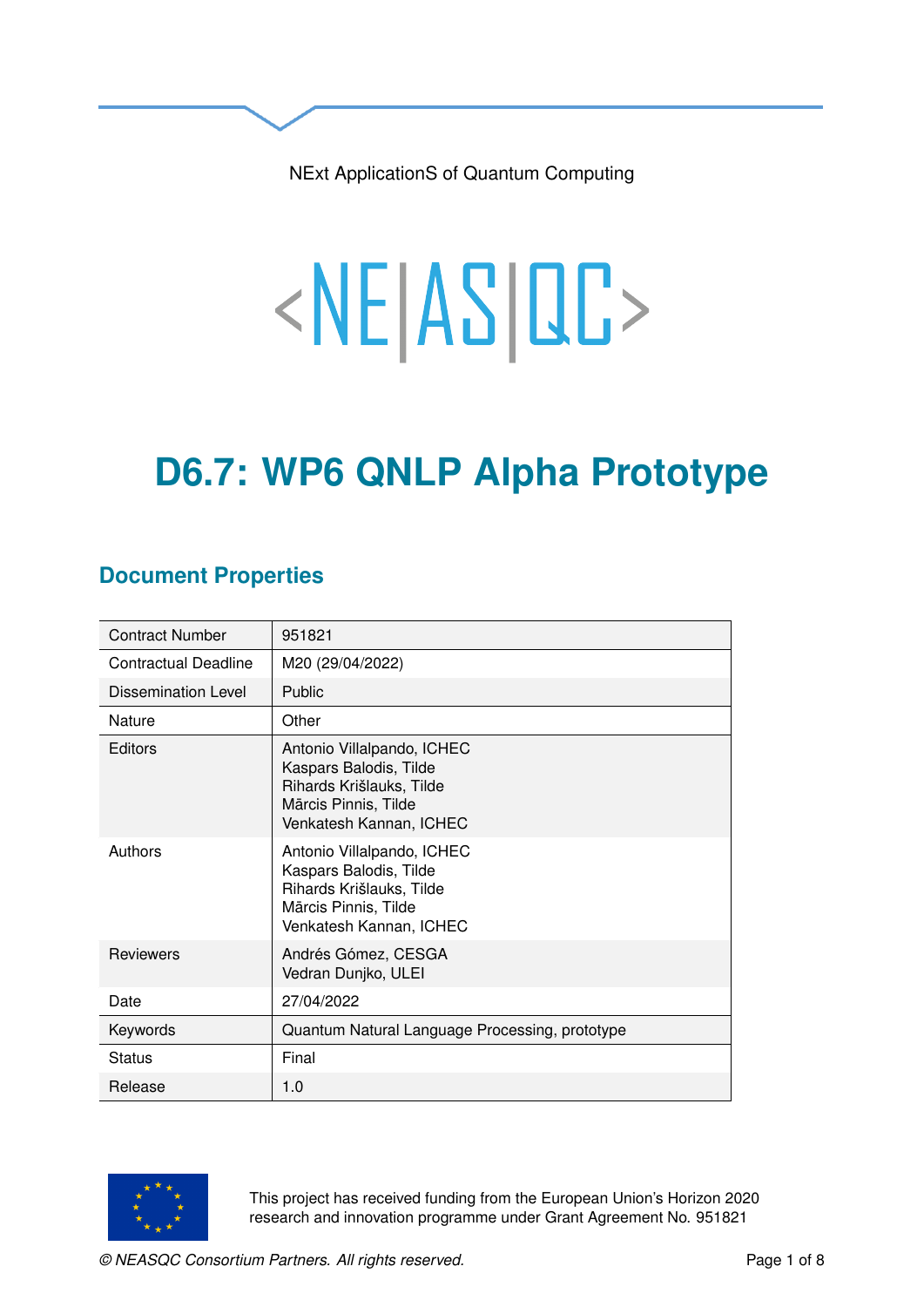

#### **History of Changes**

| <b>Release Date</b> |            | <b>Author, Organisation</b>                                                                         | <b>Description of Changes</b>     |
|---------------------|------------|-----------------------------------------------------------------------------------------------------|-----------------------------------|
| 0.1                 | 14/03/2022 | Venkatesh Kannan                                                                                    | Template initiated                |
| 0.2                 | 12/04/2022 | Antonio Villalpando, Kas-<br>pars Balodis, Rihards<br>Krišlauks, Mārcis Pinnis,<br>Venkatesh Kannan | <b>Submitted for First Review</b> |
| 0.3                 | 20/04/2022 | Antonio Villalpando, Kas-<br>pars Balodis, Rihards<br>Krišlauks, Mārcis Pinnis,<br>Venkatesh Kannan | Submitted for Second Review       |
| 1.0                 | 29/04/2022 | Antonio Villalpando, Kas-<br>pars Balodis, Rihards<br>Krišlauks, Mārcis Pinnis,<br>Venkatesh Kannan | Submitted on EC portal            |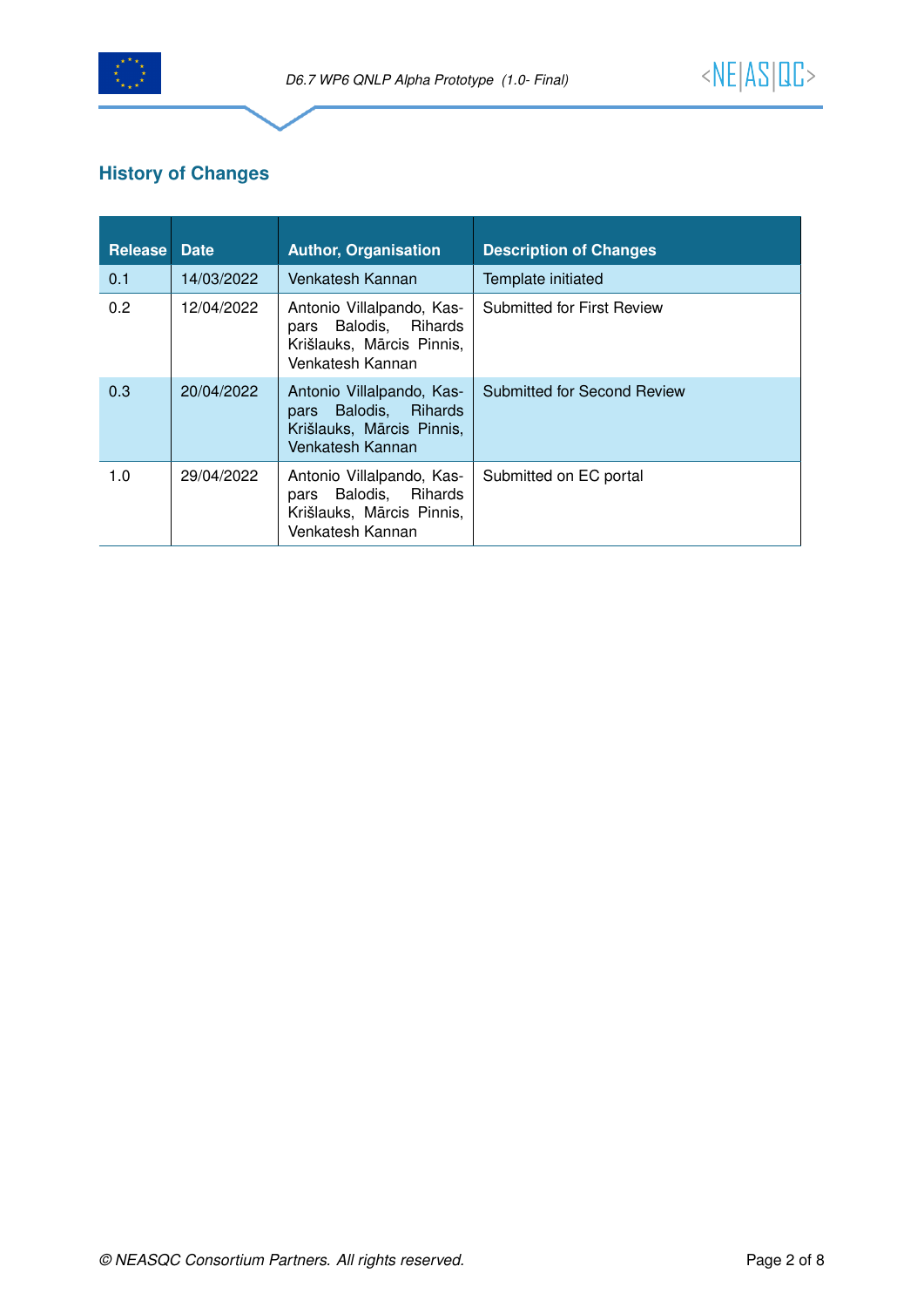

## **Table of Contents**

| 1. Executive Summary              | 4 |
|-----------------------------------|---|
| 2. The QNLP Alpha Prototype       | 5 |
| 3. Using the QNLP Alpha Prototype | 6 |
| <b>List of Acronyms</b>           |   |
| <b>Bibliography</b>               |   |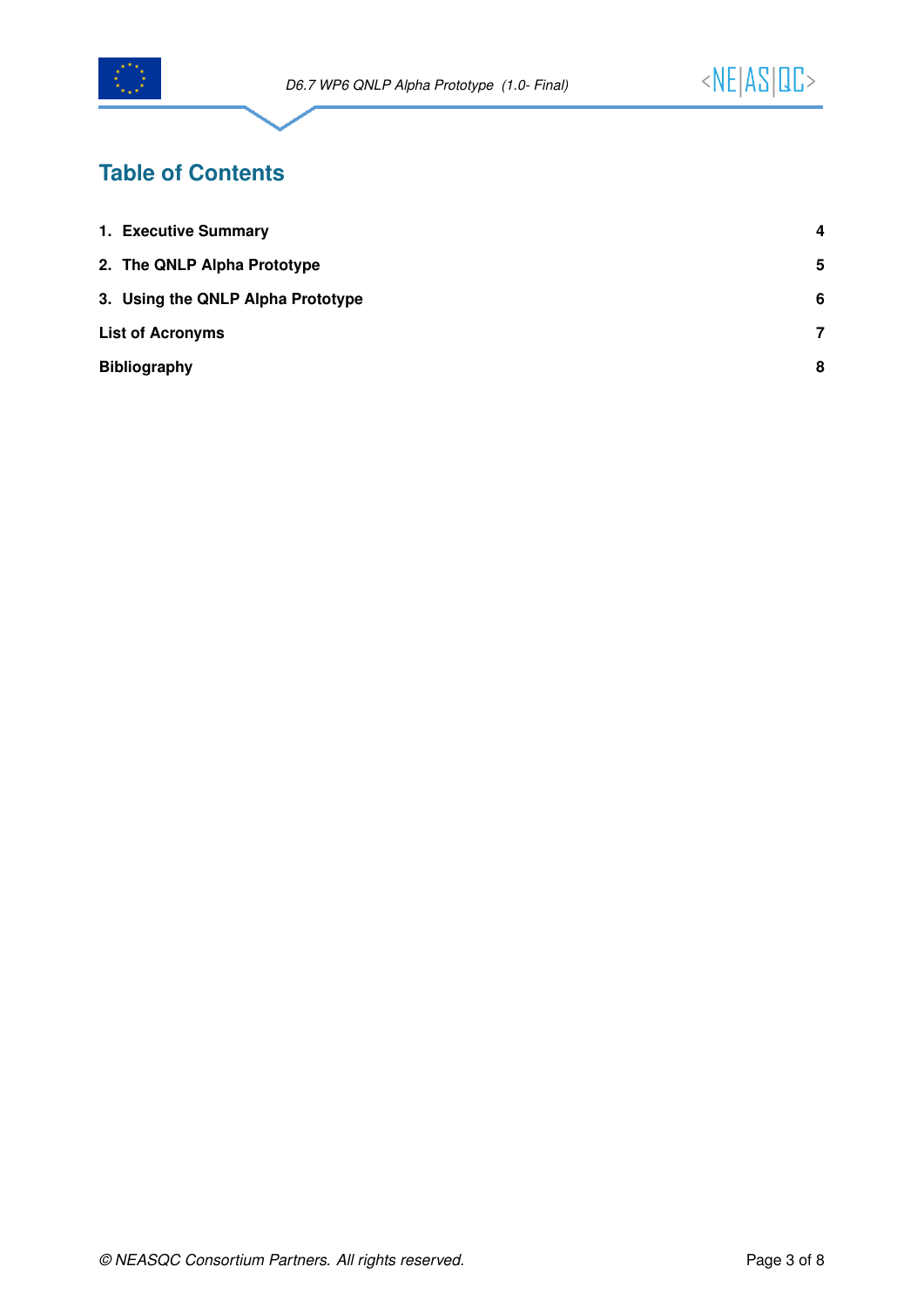



#### <span id="page-3-0"></span>**1. Executive Summary**

The NEASQC project aims at demonstrating and advancing the capabilities of NISQ-era devices through the development of practically-relevant use-cases. Under the category of Symbolic AI and Graph Algorithmic algorithms, one of the use-cases that is being developed is for Quantum-enabled Natural Language Processing (QNLP). The objective of the QNLP use-case in NEASQC is to investigate, develop and compare existing methods in classical NLP with a QNLP approach to encode and process sentences in a hybrid classical-quantum workflow.

This software deliverable D6.7 titled "QNLP alpha prototype" is an incremental update to the pre-alpha prototype delivered through D6.3 (Villalpando et al., [2021a,](#page-7-1) [2021b\)](#page-7-2). The alpha prototype goes beyond the DisCoCat method (Coecke et al., [2010\)](#page-7-3) used in the pre-alpha prototype to explore and implement an alternate method based on Dressed Quantum Circuits.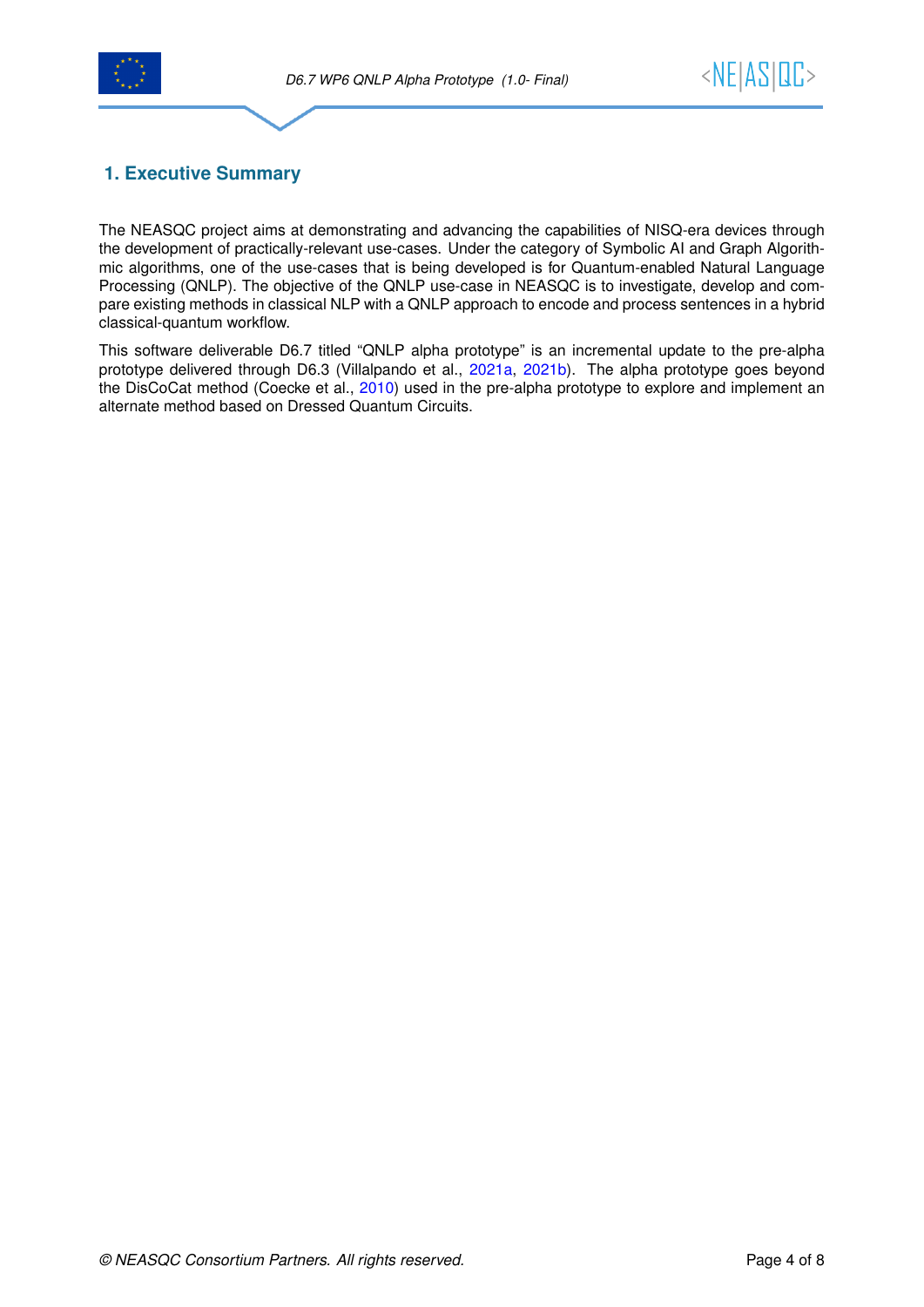



#### <span id="page-4-0"></span>**2. The QNLP Alpha Prototype**

Being a software deliverable, D6.7 "QNLP alpha prototype", is an intermediate version composed of the approaches that are being explored and evaluated for the targeted QNLP tasks – parallel data extraction and intent detection.

The deliverable D6.3 "QNLP pre-alpha prototype" (Villalpando et al., [2021a\)](#page-7-1) developed an early implementation of the DisCoCat-based model using parameterised quantum circuits to encode a pre-defined dataset of sentences, and trained the parameterised circuits which were evaluated using a test dataset for true/false conditions. Further description of the DisCoCat model is available at (Coecke et al., [2010\)](#page-7-3).

This deliverable D6.7 is a software prototype that adds an additional approach based on Dressed Quantum Circuits (Mari et al., [2020\)](#page-7-4) in which pre-trained classical models are used as pre-processing layers in a transfer learning fashion. Neural Networks are implemented to transform pre-trained word vectors into usable lower dimensional vectors acting as the parameters for the rotations of variational quantum circuits.

The software implementation of this approach is available for internal evaluation at the [NEASQC QNLP](https://github.com/NEASQC/WP6_QNLP/tree/v0.2-alpha-d0.9) [GitHub repository](https://github.com/NEASQC/WP6_QNLP/tree/v0.2-alpha-d0.9) under a dedicated [releases](https://github.com/NEASQC/WP6_QNLP/tree/releases) branch tagged  $v0.2$ -alpha-d0.9.

An outline about the Dressed Quantum Circuits approach is summarised at the [README.md](https://github.com/NEASQC/WP6_QNLP/tree/v0.2-alpha-d0.9/my_lib/Alpha/DressedQuantumCircuit#readme) file of the alpha prototype, and the dedicated [Jupyter notebook.](https://github.com/NEASQC/WP6_QNLP/blob/v0.2-alpha-d0.9/my_lib/Alpha/DressedQuantumCircuit/Dressed_QNLP_demo.ipynb)

An outline of instructions for downloading and running the associated Jupyter notebooks for the pre-alpha and alpha prototypes are provided in [README.md](https://github.com/NEASQC/WP6_QNLP/tree/v0.2-alpha-d0.9#readme) file of the NEASQC QNLP GitHub repository, and listed in Section [3.](#page-5-0)

It is to be noted that both the pre-alpha and alpha prototypes of the QNLP software are works in progress and intended for internal evaluation and testing of the theoretical/algorithmic approaches.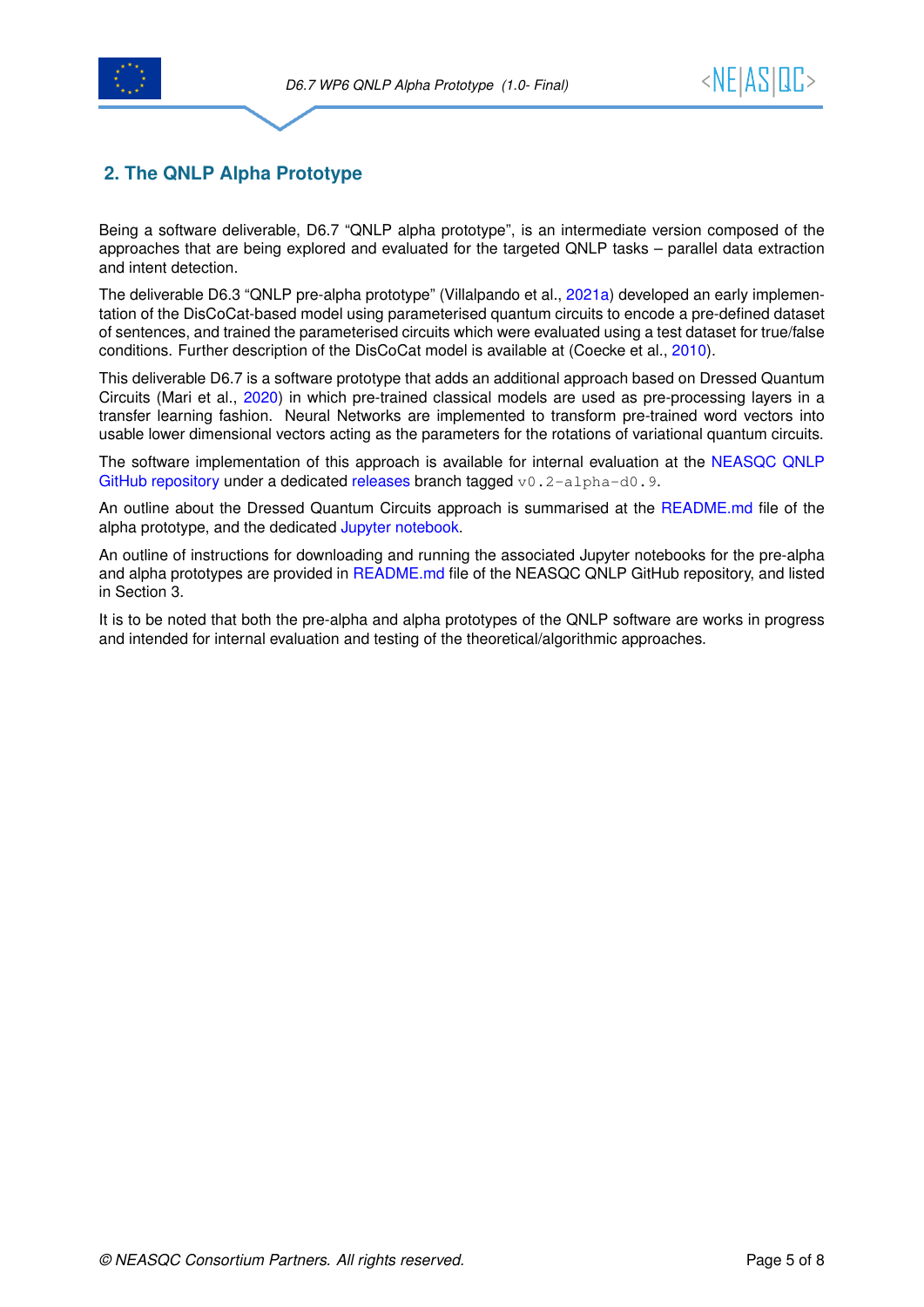



#### <span id="page-5-0"></span>**3. Using the QNLP Alpha Prototype**

Following is a summary of steps to set up the environment and use the Dressed Quantum Circuits method that is currently under evaluation as a part of the alpha prototype:

- 1. Ensure python 3.9 is available
- 2. Install pip (documentation available [here\)](https://pip.pypa.io/en/stable/installation/)
- 3. Install JupyterLab (documentation available [here\)](https://jupyterlab.readthedocs.io/en/stable/getting_started/installation.html)
- 4. Install Virtualenv (documentation available [here\)](https://virtualenv.pypa.io/en/latest/installation.html)
- 5. Clone the NEASQC QNLP alpha prototype from releases tagged  $v0.2$ -alpha-d0.9
	- git clone --branch releases https://github.com/NEASQC/WP6 QNLP.git
	- git checkout tags/v0.2-alpha-d0.9
- 6. Create a new virtual environment within WP6 QNLP
	- cd WP6\_QNLP
	- python3.9 -m venv venv alpha
- 7. Activate virtual environment
	- source ./venv alpha/bin/activate
- 8. Install ipywidgets
	- pip install ipywidgets
- 9. Install virtual environment in JupyterLab
	- python -m ipykernel install --user --name=venv\_alpha
- 10. Install base and alpha prototype requirements
	- Purge pip cache (optional) pip cache purge
	- pip install -r requirements.txt
	- cd my lib/Alpha/DressedQuantumCircuit/
	- pip install -r requirements.txt
	- Download spaCy NLP library models python -m spacy download en\_core\_web\_lg
- <span id="page-5-1"></span>11. Run the Dressed Quantum Circuit Jupyter notebook for the alpha prototype
	- jupyter-lab
	- Ensure that the veny alpha kernel is used
	- Run the cells in the notebook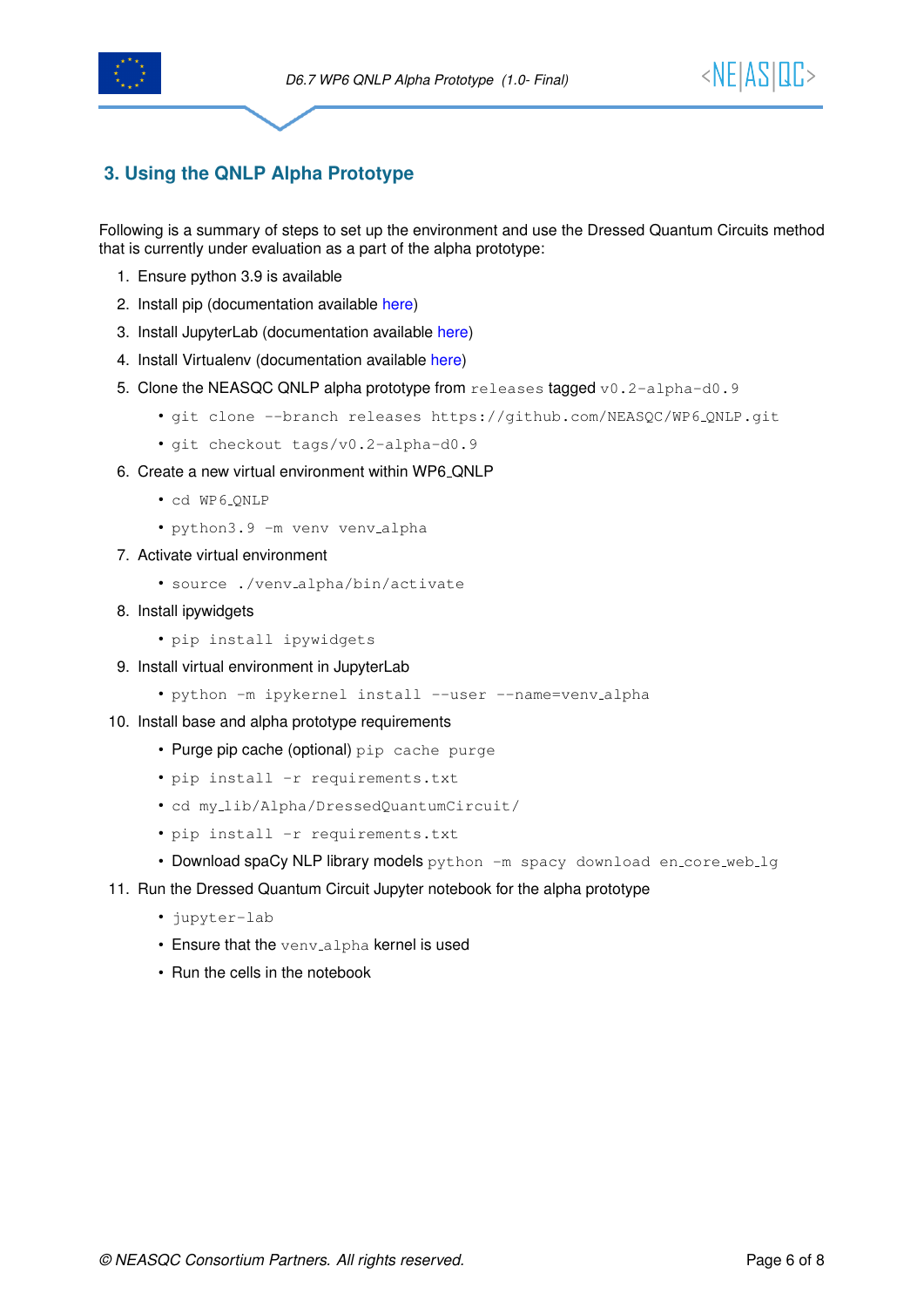

#### **List of Acronyms**

<span id="page-6-0"></span>

| <b>Term</b> | <b>Definition</b>                   |  |
|-------------|-------------------------------------|--|
| <b>NLP</b>  | Natural Language Processing         |  |
| <b>QNLP</b> | Quantum Natural Language Processing |  |
|             |                                     |  |

*Table 1: Acronyms and Abbreviations*